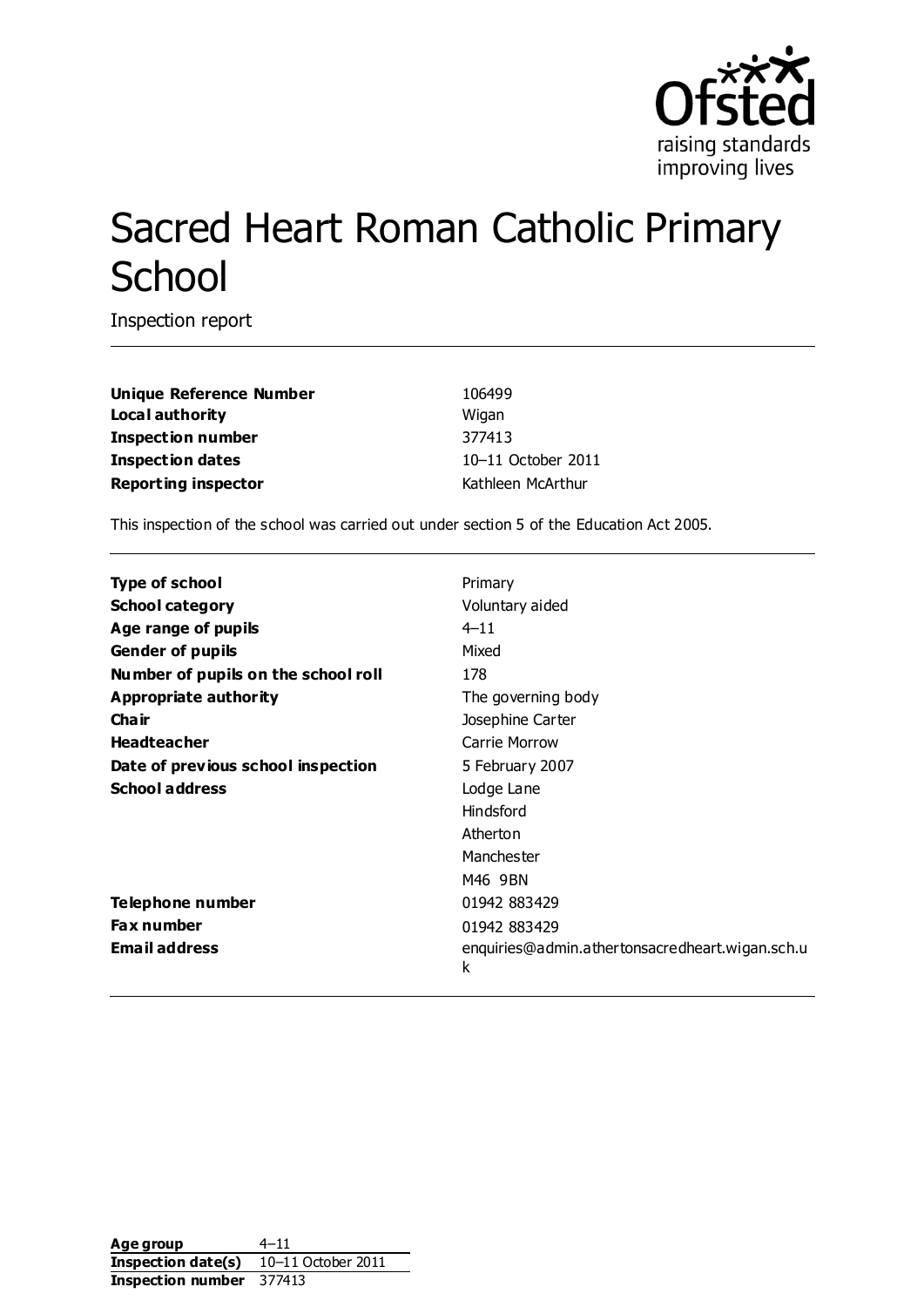The Office for Standards in Education, Children's Services and Skills (Ofsted) regulates and inspects to achieve excellence in the care of children and young people, and in education and skills for learners of all ages. It regulates and inspects childcare and children's social care, and inspects the Children and Family Court Advisory Support Service (Cafcass), schools, colleges, initial teacher training, work-based learning and skills training, adult and community learning, and education and training in prisons and other secure establishments. It rates council children's services, and inspects services for looked after children, safeguarding and child protection.

Further copies of this report are obtainable from the school. Under the Education Act 2005, the school must provide a copy of this report free of charge to certain categories of people. A charge not exceeding the full cost of reproduction may be made for any other copies supplied.

If you would like a copy of this document in a different format, such as large print or Braille, please telephone 0300 123 4234, or email [enquiries@ofsted.gov.uk](mailto:enquiries@ofsted.gov.uk)

You may copy all or parts of this document for non-commercial purposes, as long as you give details of the source and date of publication and do not alter the information in any way.

To receive regular email alerts about new publications, including survey reports and school inspection reports, please visit our website and go to 'Subscribe'.

Piccadilly Gate Store Street Manchester M1 2WD

T: 0300 123 4234 Textphone: 0161 618 8524 [enquiries@ofsted.gov.uk](mailto:enquiries@ofsted.gov.uk) [www.ofsted.gov.uk](http://www.ofsted.gov.uk/)



© Crown copyright 2011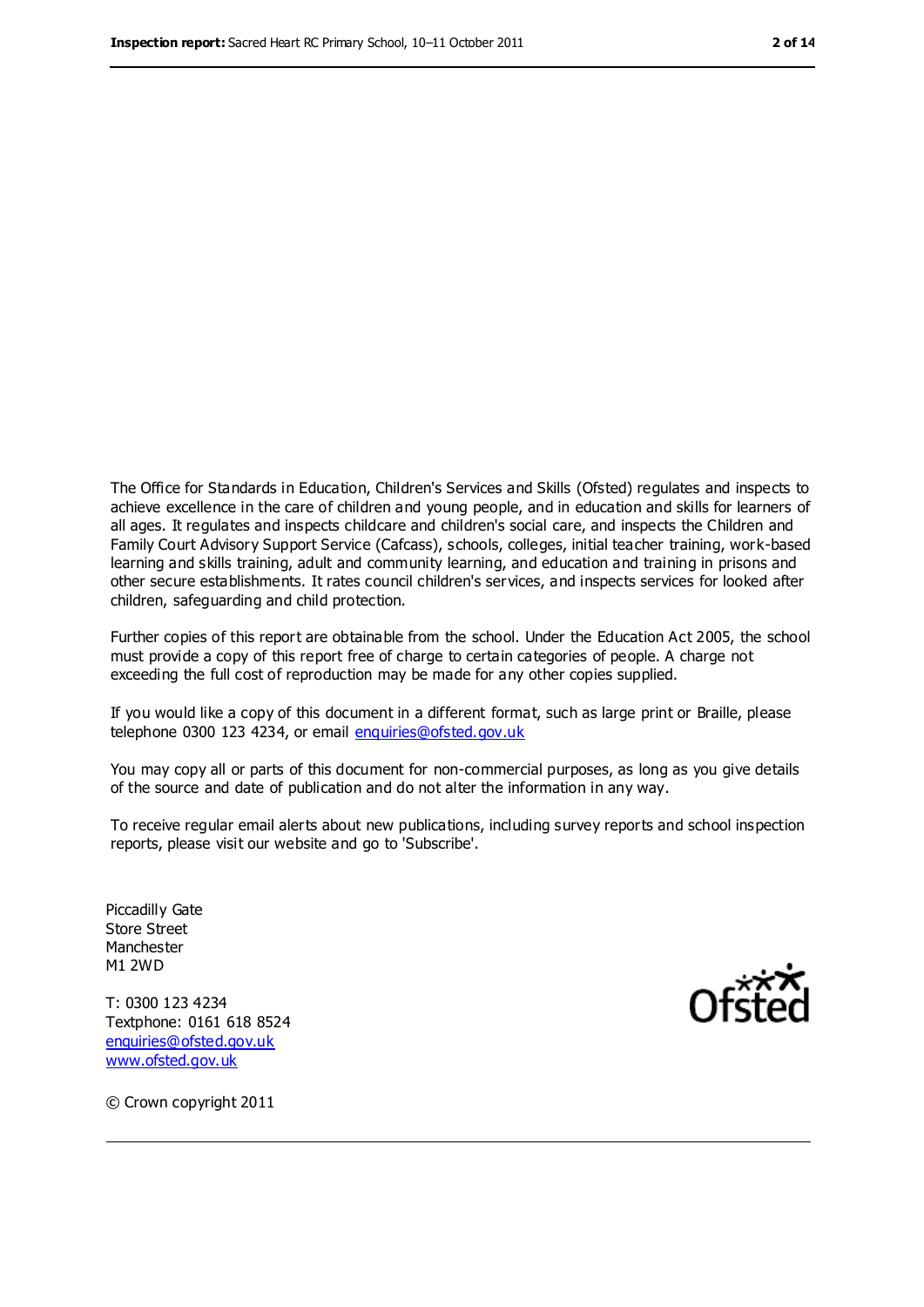# **Introduction**

This inspection was carried out by three additional inspectors. The team observed teaching and learning in 12 lessons, taught by eight teachers and held meetings with groups of pupils, governors and staff. They observed the school's work, and looked at safeguarding procedures, a range of documentation including school and national data on pupils' progress, development plans, local authority reports and samples of pupils' work. Questionnaires from pupils, staff and the 66 returned by parents and carers were scrutinised.

The inspection team reviewed many aspects of the school's work. It looked in detail at a number of key areas.

- The effectiveness of strategies to raise attainment and boost progress for pupils in Key Stage 1.
- The impact of actions to improve the quality of pupils' writing.
- Whether the provision in the Early Years Foundation Stage enables children to make good progress in their learning.
- How effectively leaders and managers at all levels contribute to school selfevaluation and improvement.

# **Information about the school**

Sacred Heart Roman Catholic Primary School is smaller than most primary schools. Most pupils are of White British heritage, with a small number from minority-ethnic groups. Very few pupils speak English as an additional language, and none are at an early stage of learning English as an additional language. The proportion of pupils known to be eligible for free school meals is below average. The proportion of pupils with special educational needs and/or disabilities is lower than that usually found. There has been significant staffing disruption since the previous inspection, and the school currently has an acting deputy headteacher.

The school holds Arts Mark Gold and Quality Mark awards.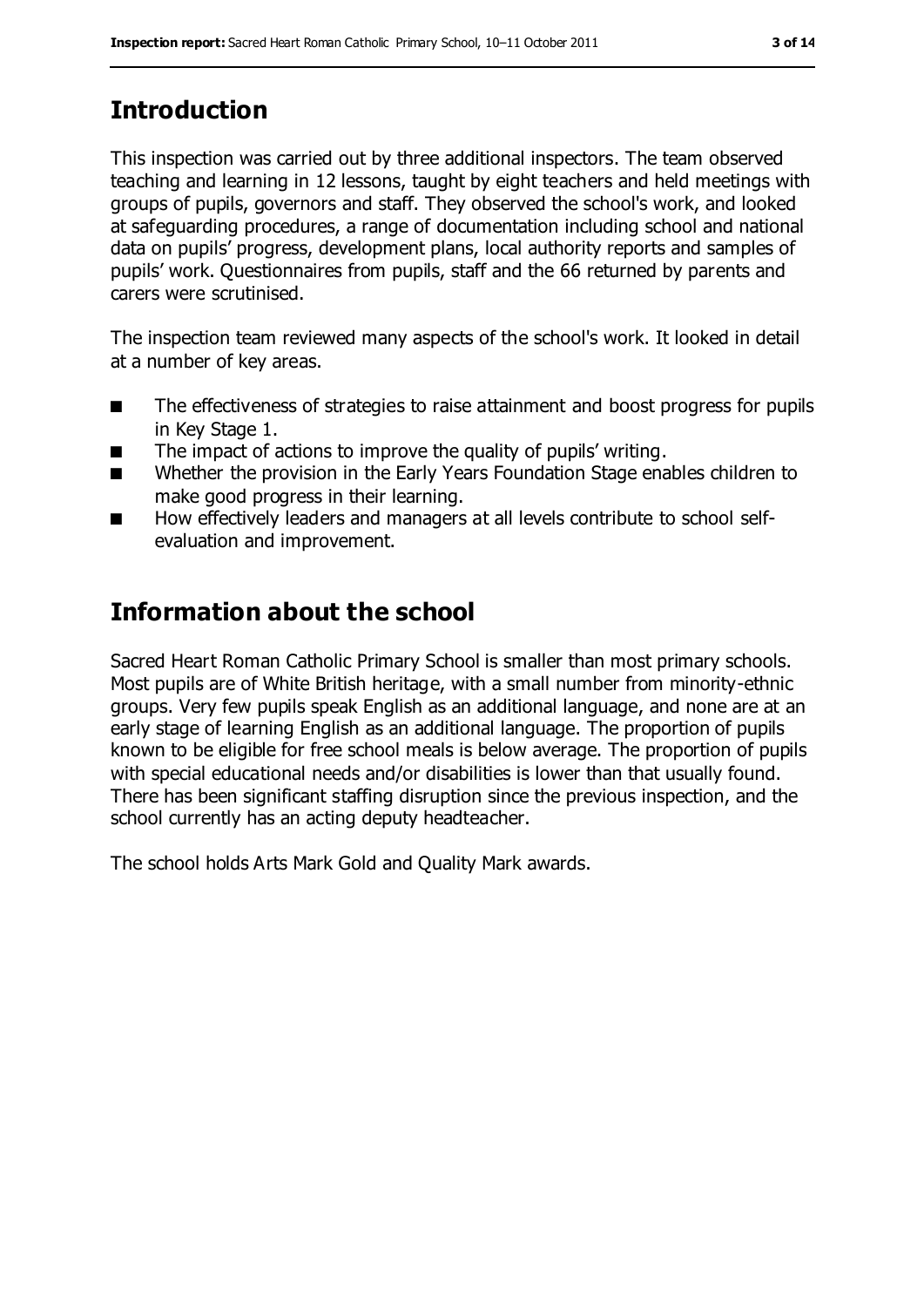**Inspection grades: 1 is outstanding, 2 is good, 3 is satisfactory and 4 is inadequate** Please turn to the glossary for a description of the grades and inspection terms

# **Inspection judgements**

#### **Overall effectiveness: how good is the school? 2**

#### **The school's capacity for sustained improvement 2**

#### **Main findings**

This good school is a harmonious community where pupils learn and play happily together as stated in their TEAM motto, 'Together Everyone Achieves More'. 'Teachers are always around us' and 'I love it at school' were typical comments from pupils showing they feel well cared for, supported and guided, enjoy school and feel safe. Good behaviour and enthusiasm for all the school offers greatly supports learning. The Early Years Foundation Stage is a strength and gives children a happy, good start in all areas of learning. Responses in the questionnaires returned by parents and carers were very positive, with written comments praising the friendly, open approach of staff and the headteacher.

Attainment on entry to the school is broadly average. Achievement is good and standards of attainment are above average by the time pupils leave. However, focused actions to raise standards in writing are at an early stage of impact. All groups of pupils make good progress through the school. Pupils with special educational needs and/or disabilities progress well in relation to their starting points and capabilities. Disrupted teaching in Key Stage 1 slowed progress and standards dipped from above average to broadly average in 2011. The legacy of disruption, although reducing rapidly, remains. Teaching is good overall but there is a minority that is only satisfactory. Strategies to remedy this, including staff development and rigorous progress monitoring, are proving effective in increasing the proportion of good teaching.

Assessment systems provide staff with good-quality progress information. Thorough marking and feedback arrangements to pupils feature strongly. Pupils' responses in their questionnaires all agreed that teachers show them how to improve their work. A range of activities and popular clubs enrich the curriculum and provide experiences beyond the classroom: Spanish lessons, sports and drama, performing at the Bridgewater Hall in Manchester and local visits. Pupils have a good knowledge of health issues, are caring and considerate towards each other and always ensure that those with special educational needs and/or disabilities are included in their activities and games. They make a good contribution to the school and community beyond.

Senior leaders have firmly embedded a clear vision for improvement and there is a strong team spirit. Leaders, managers and governors know their school well and evaluate performance and outcomes accurately and rigorously, resulting in wellfocused development plans. Issues from the previous inspection have been tackled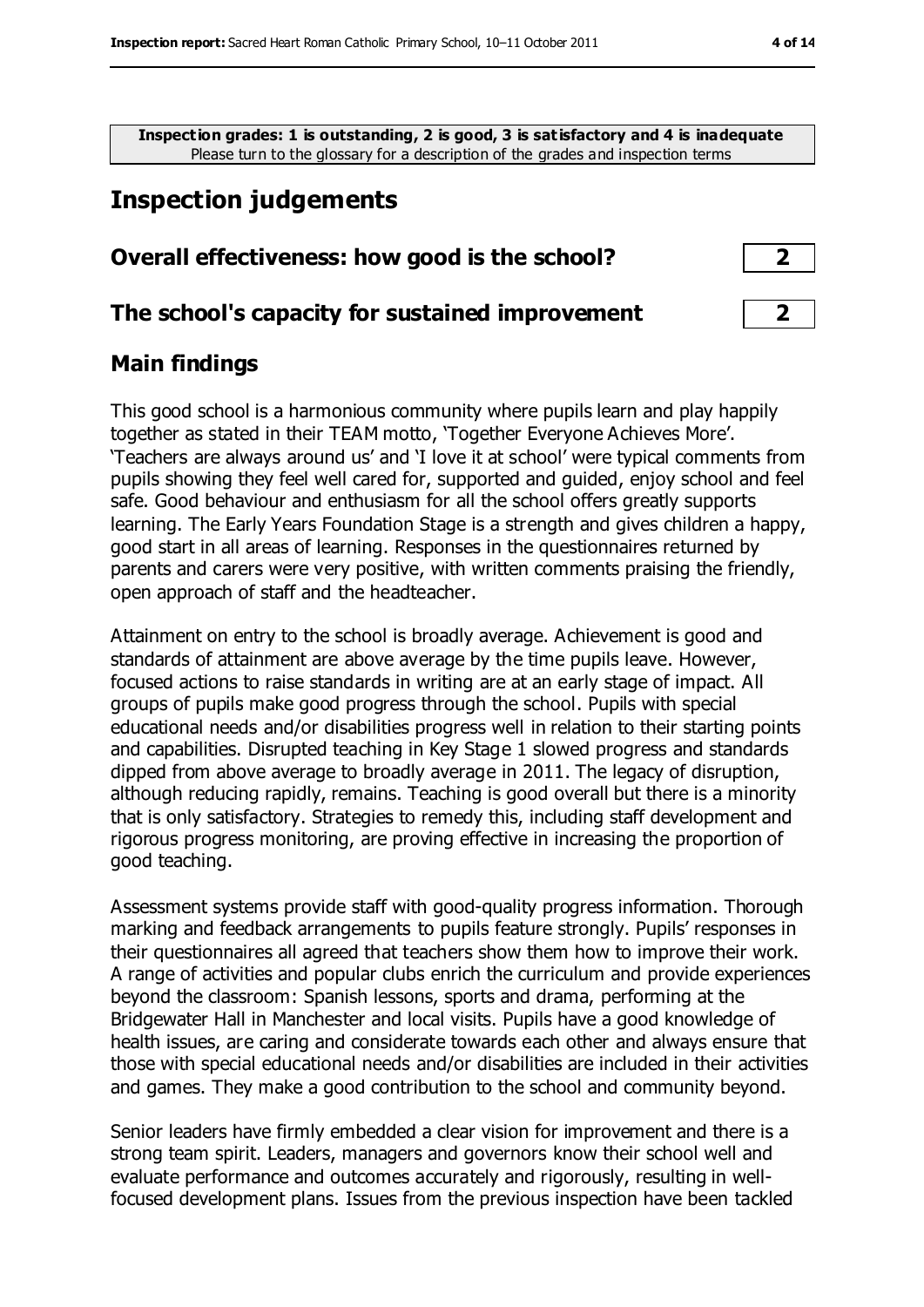successfully: more pupils attain higher levels, a rigorous tracking system is firmly established and information and communication technology is used widely as a learning tool. There is good capacity for further improvement.

#### **What does the school need to do to improve further?**

- Ensure pupils make consistently good progress through the school by:
	- embedding strategies to raise the quality of writing, including wider opportunities for writing for different audiences and purposes in a range of subjects
	- providing pupils with more practical, investigative learning opportunities
- Ensure that the quality of teaching is consistently at least good by sharing the expertise, skills and best practice already found in the school.

### **Outcomes for individuals and groups of pupils 2**

Enjoyment of learning was evident in all lessons, discussions with pupils and in the responses in questionnaires from pupils and their parents and carers. Pupils work hard, tackle new tasks eagerly and cooperate willingly with staff and their classmates, which aids learning and progress. Handwriting and the presentation of work are undertaken with care.

Lesson observations, the work in pupils' books, school and national data show that all groups of pupils progress well during their time in school. Rigorous actions have overcome the dip in attainment in Key Stage 1 and pupils currently in Year 2 are securely on track to reach their targets. However, the legacy of disruption remains so progress, although good overall, is still a little variable through the school. Pupils with special educational needs and/or disabilities receive well-organised support and progress well. Good reading skills support pupils' learning in all subjects. Specialist teaching and small groups in mathematics in Key Stage 2 resulted in over half the pupils attaining the higher level, Level 5, in 2011. However, few pupils at either key stage attain higher levels in writing. Improvements in writing due to well planned, appropriate and focused strategies can be seen in pupils' work in both key stages, but these are not fully embedded.

Pupils have strong moral values and behave well, although some pupils think behaviour could be even better. The golden and pink ticket rewards are eagerly sought; pupils say staff are fair and trust them to help if problems arise, so bullying is not seen as an issue. Pupils say, 'Running about at playtime gives us energy and keeps us fit.' They enjoy the healthy snacks and know how to care for their own safety, for example, when using the internet. They show concern and respect for others and reflect on issues and consider choices they will make in their lives. Cultural development is a strong feature of the school's good provision for spiritual, moral, social and cultural development, with many additional arts and sports activities. Above average attendance, keen attitudes and strong personal and academic skills ensure pupils are well prepared for the future.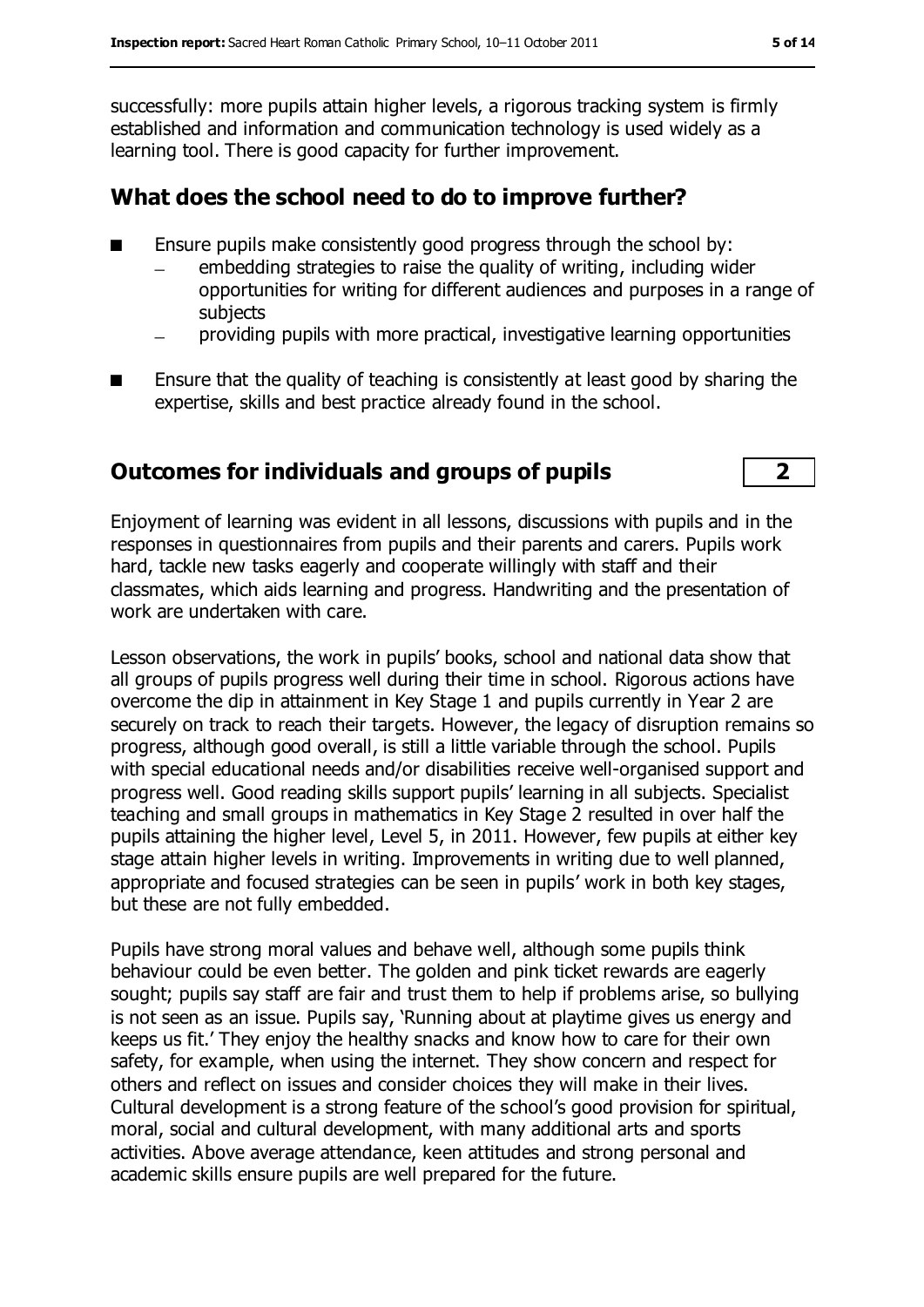| These are the grades for pupils' outcomes                                                                   |                          |
|-------------------------------------------------------------------------------------------------------------|--------------------------|
| Pupils' achievement and the extent to which they enjoy their learning                                       | 2                        |
| Taking into account:                                                                                        |                          |
| Pupils' attainment <sup>1</sup>                                                                             | 2                        |
| The quality of pupils' learning and their progress                                                          | $\mathcal{P}$            |
| The quality of learning for pupils with special educational needs and/or<br>disabilities and their progress | $\overline{\phantom{0}}$ |
| The extent to which pupils feel safe                                                                        | $\overline{2}$           |
| Pupils' behaviour                                                                                           | $\overline{2}$           |
| The extent to which pupils adopt healthy lifestyles                                                         | $\overline{2}$           |
| The extent to which pupils contribute to the school and wider community                                     | $\overline{2}$           |
| The extent to which pupils develop workplace and other skills that will                                     |                          |
| contribute to their future economic well-being                                                              | 2                        |
| Taking into account:                                                                                        |                          |
| Pupils' attendance <sup>1</sup>                                                                             | 2                        |
| The extent of pupils' spiritual, moral, social and cultural development                                     |                          |

#### **How effective is the provision?**

 $\overline{a}$ 

'We are always challenged' and 'We are given different methods of working things out' are typical comments from pupils about their lessons. Teaching assistants are usually well deployed, particularly to support pupils with special educational needs and/or disabilities. Where teaching is good or better, lessons are well organised and resourced and use varied teaching styles with tasks well matched to pupils' different abilities. Consequently, pupils progress well. Teaching is less effective where activities are not planned well, lack challenge and do not give pupils opportunities for practical investigations so they make satisfactory rather than good progress. Informative assessment systems track progress rigorously so additional help can be swiftly directed where needed. Thorough marking with clear success criteria and feedback in 'child friendly' language ensures pupils know exactly how to improve their work.

The curriculum is well planned and organised, with appropriate priority on literacy and numeracy and suitable adaptations for pupils with special educational needs and/or disabilities. Opportunities for pupils to use and develop their writing skills for different purposes and different audiences in subjects across the curriculum are limited. Arts, music, science and physical education broaden and enrich pupils' experience and cultural development effectively, often through specialist teaching, for example, instrumental tuition, sports and mathematics. Pupils speak excitedly about visits that bring lessons to life, for example to Manchester Museum. The good personal and social education programme ensures pupils know how to keep themselves safe, healthy and make informed life choices. After-school clubs are varied and popular.

The school environment is bright, welcoming and well maintained. Good-quality care arrangements support pupils' well-being. Teaching assistants provide skilled support for pupils with special educational needs and/or disabilities. Pupils who are

<sup>&</sup>lt;sup>1</sup>The grades for attainment and attendance are: 1 is high; 2 is above average; 3 is broadly average; and 4 is low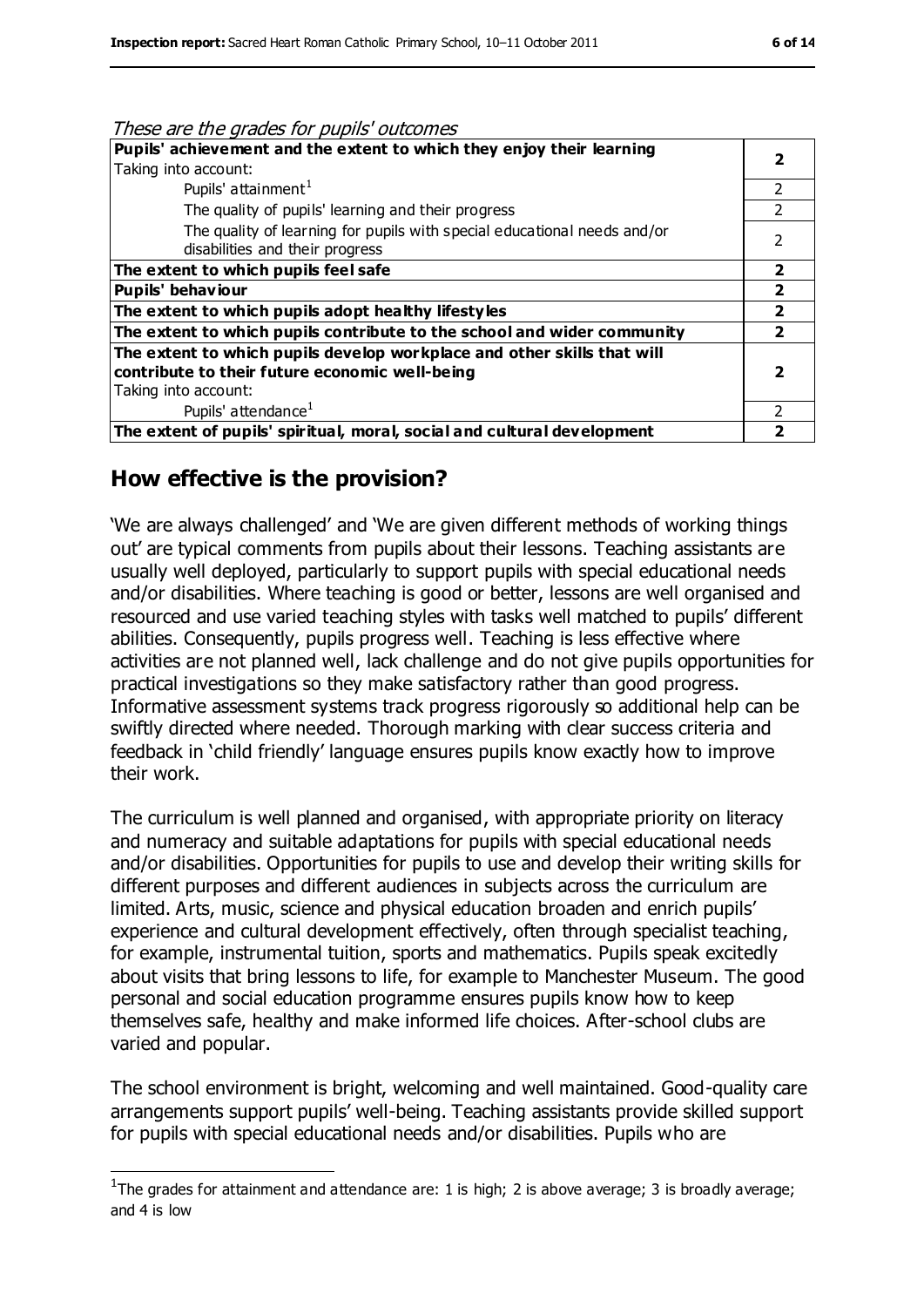potentially vulnerable because of their circumstances are well supported. External professional agencies are sensitively directed to benefit these pupils and their families. Good induction and transition arrangements ensure pupils move confidently between different stages of their education.

These are the grades for the quality of provision

| The quality of teaching                                                  |  |
|--------------------------------------------------------------------------|--|
| Taking into account:                                                     |  |
| The use of assessment to support learning                                |  |
| The extent to which the curriculum meets pupils' needs, including, where |  |
| relevant, through partnerships                                           |  |
| The effectiveness of care, guidance and support                          |  |

#### **How effective are leadership and management?**

Ambitious aspirations and a clear vision for ongoing improvement are shared by leaders, managers, governors and staff. The headteacher undertakes a heavy teaching commitment and her scope to delegate to middle leaders is limited by the number of part-time staff. Despite this, concerted actions and strategies based on senior leaders' searching analysis of assessment and performance data have successfully raised attainment and rates of progress. Performance management strategies, based on very focused and structured monitoring of teaching and learning, are effective in raising the quality of teaching. However, the school recognises that there is more to be done to share and implement good practice to improve teaching further. The well led and supportive governing body places high priority on safeguarding. Governors are aware of what the school does well and areas for improvement, and contribute a range of skills to support the school while holding leaders and managers to account. The school gives good value for money.

Pupils benefit from the positive relationships between home and school. Newsletters, the annual parent and carer handbook and termly study-support meetings help parents and carers support their children's learning at home. Partnerships bring additional activities the school alone cannot provide. Professional development activities with local schools and links with the parish support pupils' good achievement and broaden their experience. Good equal opportunities arrangements ensure all groups of pupils progress well and participate fully in the life of the school. Rigorous actions are ensuring that the legacy of variable progress is rapidly being overcome.

Good safeguarding arrangements meet all current requirements, ensuring pupils and users of the building and site are always safe. Robust child-protection procedures include staff training and clear management responsibilities. The school's community cohesion action plan shows good knowledge of the context in which it works. Pupils understand and respect different world religions but have less awareness of different cultures and lifestyles found nationally.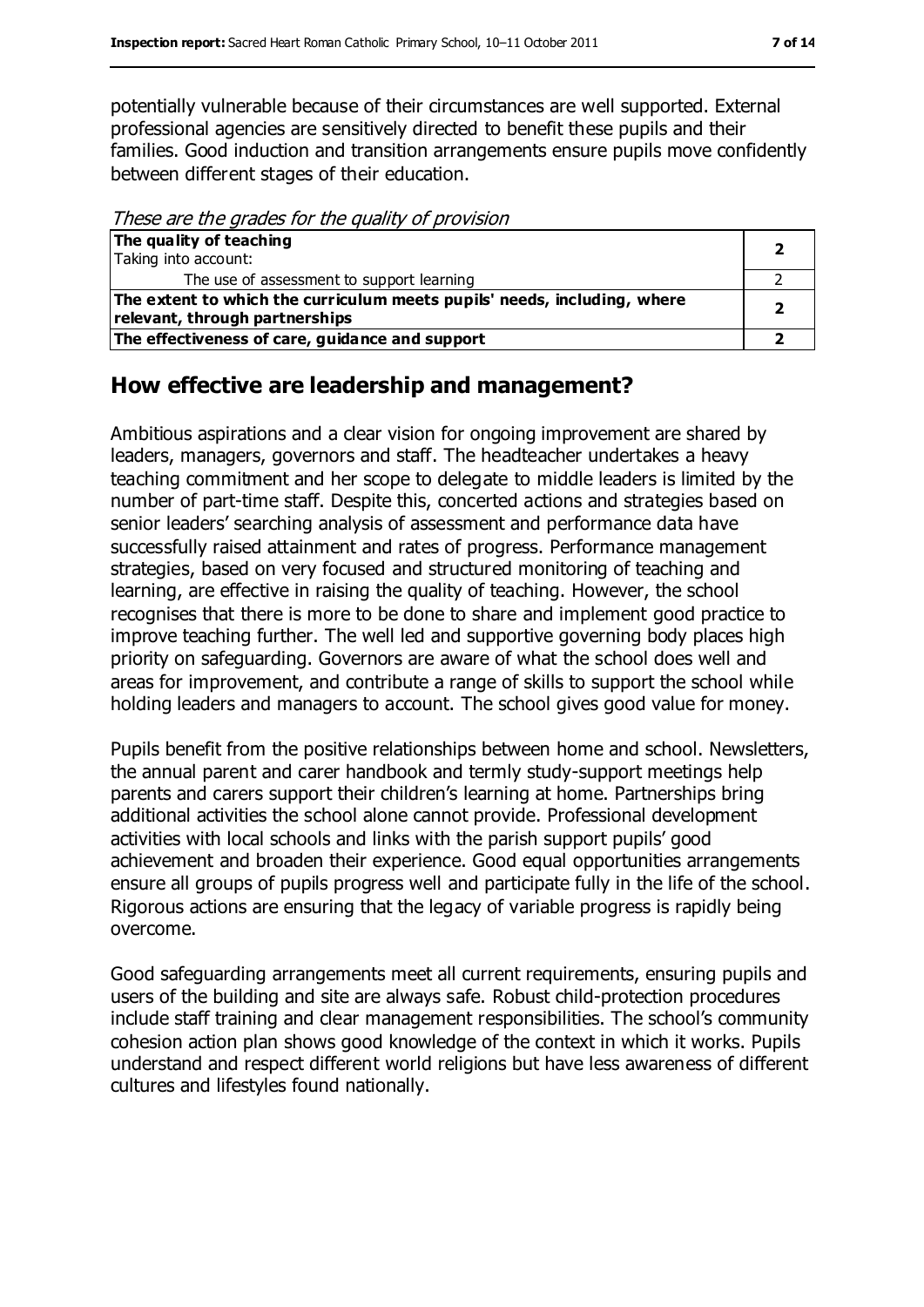| rnese are are grades for are readership and management<br>The effectiveness of leadership and management in embedding ambition and |   |
|------------------------------------------------------------------------------------------------------------------------------------|---|
| driving improvement                                                                                                                |   |
| Taking into account:                                                                                                               |   |
| The leadership and management of teaching and learning                                                                             |   |
| The effectiveness of the governing body in challenging and supporting the                                                          |   |
| school so that weaknesses are tackled decisively and statutory responsibilities                                                    |   |
| met                                                                                                                                |   |
| The effectiveness of the school's engagement with parents and carers                                                               | 2 |
| The effectiveness of partnerships in promoting learning and well-being                                                             |   |
| The effectiveness with which the school promotes equality of opportunity and<br>tackles discrimination                             |   |
| The effectiveness of safeguarding procedures                                                                                       | 2 |
| The effectiveness with which the school promotes community cohesion                                                                |   |
| The effectiveness with which the school deploys resources to achieve value for                                                     |   |
| money                                                                                                                              |   |

#### These are the grades for the leadership and management

#### **Early Years Foundation Stage**

Children's skills are typical for their age when they start school, although language skills have declined slightly in recent years. The warm welcoming atmosphere and strong relationships with parents and carers ensure children quickly and happily settle in the Early Years Foundation Stage. Boys and girls and children with special educational needs and/or disabilities all make good progress through the Reception class. By the time they leave, most are working above the expected levels.

Good teaching provides an exciting range of interesting activities that children love to explore and investigate both indoors and outside in the fresh air. These are carefully balanced between those led by adults and those the children initiate themselves. Skilfully planned activities capture children's different interests, for example, an activity to encourage boys to write also appealed to girls and they happily worked together and created a story about the model garage which they wrote on paper shaped like a lorry. Confidence, independence and personal skills develop well. When they arrive each morning, children quickly self-register on the interactive whiteboard, eager to tackle the interesting activities that await them. Secure high-quality relationships between staff and children result in good behaviour and care and consideration for others so that children happily share equipment and take turns.

The Early Years Foundation Stage leaders ensure requirements are fully met and progress is carefully and thoroughly monitored. Welfare arrangements are fully implemented. The dedicated staff team is strongly committed and successfully ensure children are happy and progressing well in all areas of their learning and individual personal development. Leaders have good plans to further enhance and extend the outdoor learning area.

| THESE are the grades for the Early Tears Foundation Stage                    |  |
|------------------------------------------------------------------------------|--|
| Overall effectiveness of the Early Years Foundation stage                    |  |
| Taking into account:                                                         |  |
| Outcomes for children in the Early Years Foundation Stage                    |  |
| The quality of provision in the Early Years Foundation Stage                 |  |
| The effectiveness of leadership and management in the Early Years Foundation |  |
| Stage                                                                        |  |

#### These are the grades for the Early Years Foundation Stage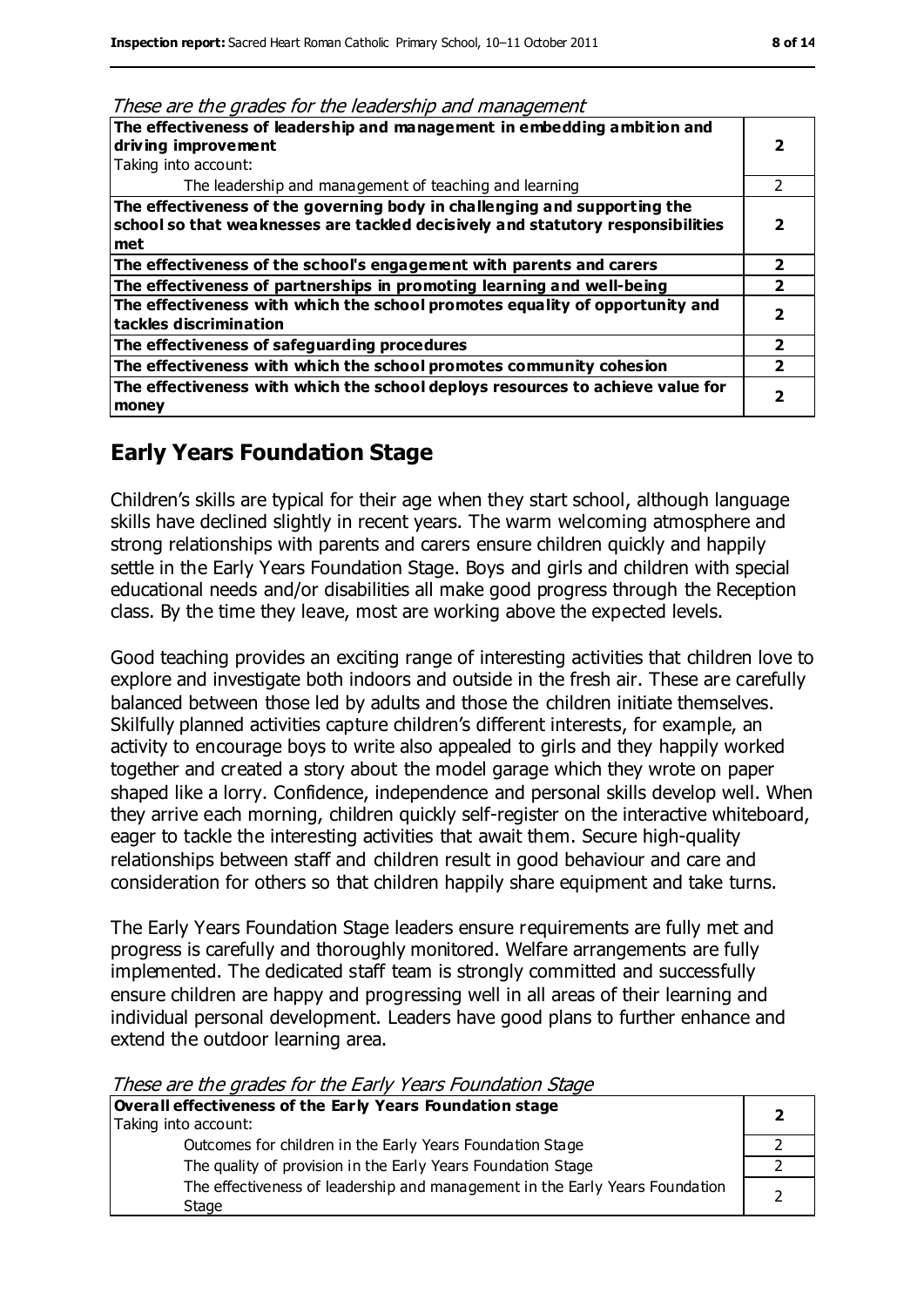#### **Views of parents and carers**

Almost all the questionnaires returned by parents and carers expressed very positive views about the school. All feel that children enjoy school, are kept safe and helped to be healthy, make enough progress and are well prepared for the next stage of their education. All agree that teaching is good and they are happy with their child's experience at the school.

A few feel unacceptable behaviour is not dealt with effectively, that they are not given enough help to support learning at home, that their child's individual needs are not met and their suggestions and concerns are not taken into account. Inspectors discussed these views with school leaders. They observed behaviour in lessons and around the school, held discussions with staff and pupils and scrutinised behavioural records. Their findings on all these issues are contained in the report.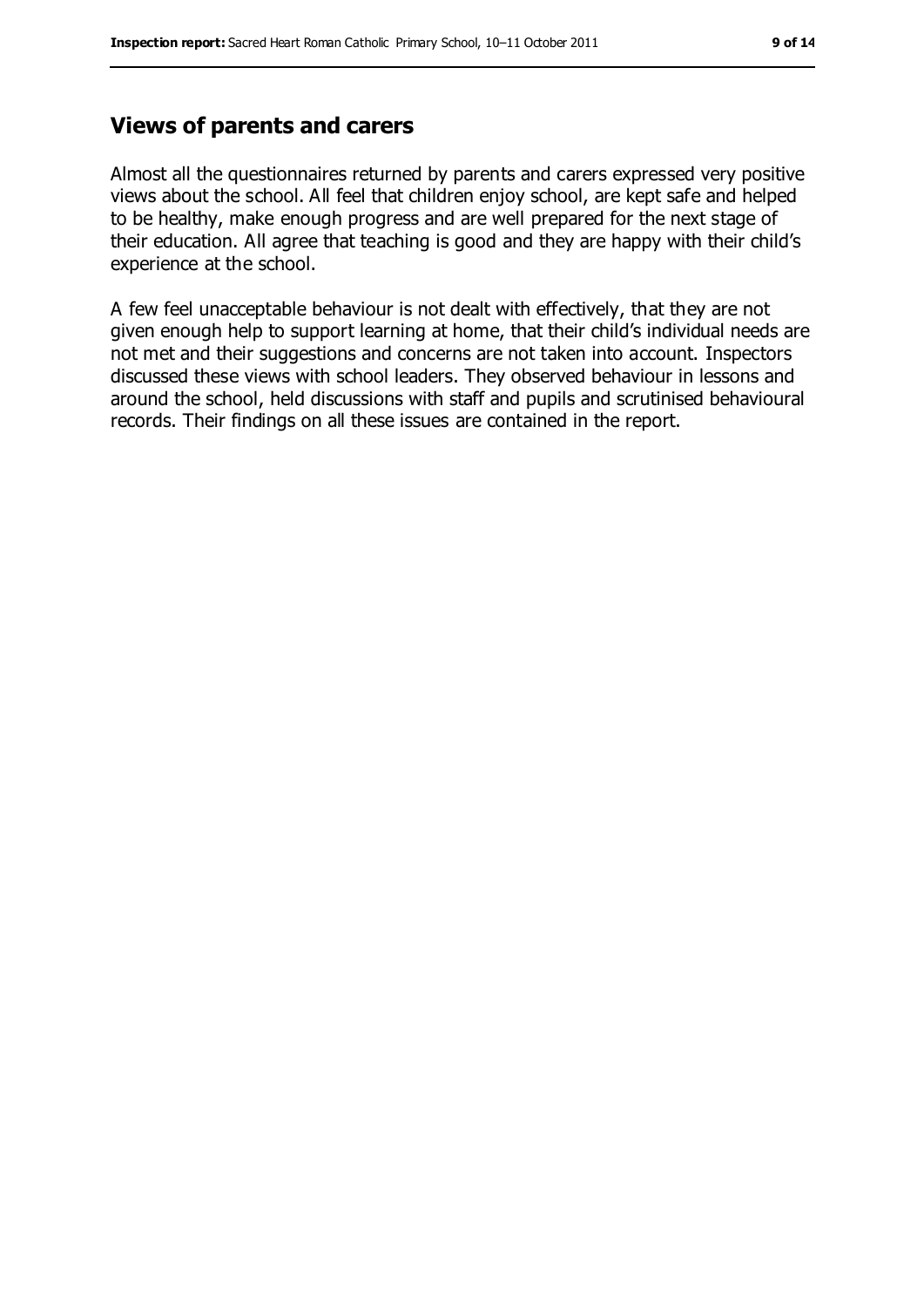## **Responses from parents and carers to Ofsted's questionnaire**

Ofsted invited all the registered parents and carers of pupils registered at Sacred Heart RC Primary School to complete a questionnaire about their views of the school.

In the questionnaire, parents and carers were asked to record how strongly they agreed with 13 statements about the school.

The inspection team received 66 completed questionnaires by the end of the on-site inspection. In total, there are 178 pupils registered at the school.

| <b>Statements</b>                                                                                                                                                                                                                                       | <b>Strongly</b><br>agree |               | <b>Agree</b> |               | <b>Disagree</b> |                | <b>Strongly</b><br>disagree |                |
|---------------------------------------------------------------------------------------------------------------------------------------------------------------------------------------------------------------------------------------------------------|--------------------------|---------------|--------------|---------------|-----------------|----------------|-----------------------------|----------------|
|                                                                                                                                                                                                                                                         | <b>Total</b>             | $\frac{9}{6}$ | <b>Total</b> | $\frac{1}{2}$ | <b>Total</b>    | $\frac{0}{0}$  | <b>Total</b>                | $\frac{9}{6}$  |
| My child enjoys school                                                                                                                                                                                                                                  | 47                       | 71            | 19           | 29            | 0               | $\mathbf 0$    | 0                           | 0              |
| The school keeps my child<br>safe                                                                                                                                                                                                                       | 49                       | 74            | 17           | 26            | 0               | $\mathbf 0$    | $\mathbf 0$                 | $\mathbf 0$    |
| The school informs me<br>about my child's progress                                                                                                                                                                                                      | 36                       | 55            | 26           | 39            | 1               | $\overline{2}$ | $\mathbf 0$                 | $\mathbf 0$    |
| My child is making enough<br>progress at this school                                                                                                                                                                                                    | 43                       | 65            | 22           | 33            | 0               | $\mathbf 0$    | $\mathbf 0$                 | $\mathbf 0$    |
| The teaching is good at<br>this school                                                                                                                                                                                                                  | 41                       | 62            | 24           | 36            | 0               | $\mathbf 0$    | $\mathbf 0$                 | $\mathbf 0$    |
| The school helps me to<br>support my child's learning                                                                                                                                                                                                   | 44                       | 67            | 21           | 32            | $\mathbf{1}$    | $\overline{2}$ | $\mathbf 0$                 | $\mathbf 0$    |
| The school helps my child<br>to have a healthy lifestyle                                                                                                                                                                                                | 43                       | 65            | 22           | 33            | 0               | $\mathbf 0$    | $\mathbf 0$                 | $\mathbf 0$    |
| The school makes sure that<br>my child is well prepared<br>for the future (for example<br>changing year group,<br>changing school, and for<br>children who are finishing<br>school, entering further or<br>higher education, or<br>entering employment) | 37                       | 56            | 26           | 39            | $\overline{0}$  | $\mathbf 0$    | $\mathbf 0$                 | $\mathbf 0$    |
| The school meets my<br>child's particular needs                                                                                                                                                                                                         | 43                       | 65            | 20           | 30            | $\overline{2}$  | 3              | $\mathbf 0$                 | $\mathbf 0$    |
| The school deals effectively<br>with unacceptable<br>behaviour                                                                                                                                                                                          | 36                       | 55            | 27           | 41            | $\mathbf{1}$    | $\overline{2}$ | $\mathbf{1}$                | $\overline{2}$ |
| The school takes account<br>of my suggestions and<br>concerns                                                                                                                                                                                           | 36                       | 55            | 28           | 42            | 0               | 0              | $\mathbf{1}$                | $\overline{2}$ |
| The school is led and<br>managed effectively                                                                                                                                                                                                            | 49                       | 74            | 14           | 21            | 0               | $\mathbf 0$    | $\mathbf{1}$                | $\overline{2}$ |
| Overall, I am happy with<br>my child's experience at<br>this school                                                                                                                                                                                     | 48                       | 73            | 17           | 26            | 0               | $\mathbf 0$    | $\pmb{0}$                   | 0              |

The table above summarises the responses that parents and carers made to each statement. The percentages indicate the proportion of parents and carers giving that response out of the total number of completed questionnaires. Where one or more parents and carers chose not to answer a particular question, the percentages will not add up to 100%.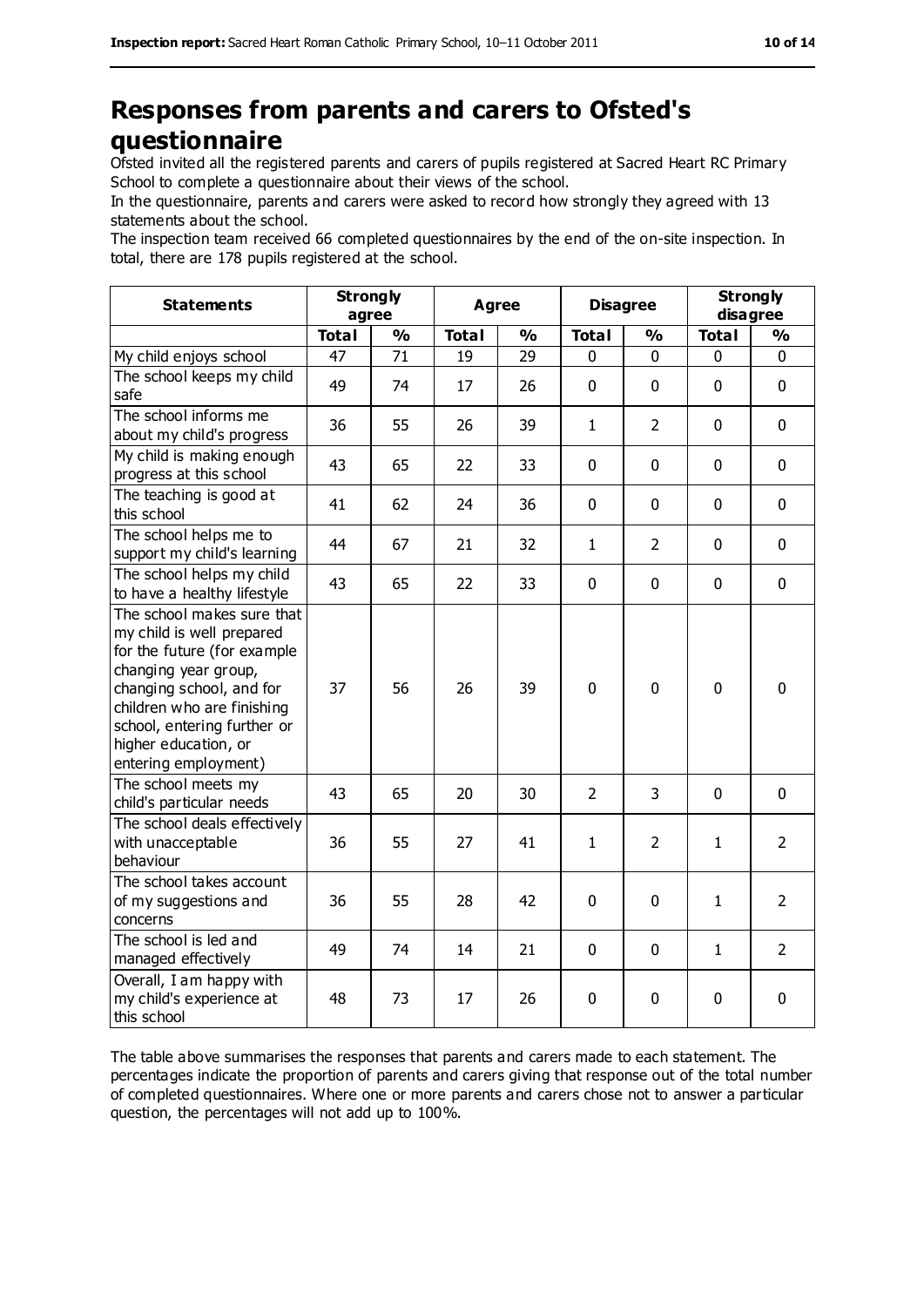# **Glossary**

## **What inspection judgements mean**

| <b>Grade</b> | <b>Judgement</b> | <b>Description</b>                                                                                                                                                                                                               |
|--------------|------------------|----------------------------------------------------------------------------------------------------------------------------------------------------------------------------------------------------------------------------------|
| Grade 1      | Outstanding      | These features are highly effective. An outstanding<br>school provides exceptionally well for all its pupils'<br>needs.                                                                                                          |
| Grade 2      | Good             | These are very positive features of a school. A school<br>that is good is serving its pupils well.                                                                                                                               |
| Grade 3      | Satisfactory     | These features are of reasonable quality. A<br>satisfactory school is providing adequately for its<br>pupils.                                                                                                                    |
| Grade 4      | Inadequate       | These features are not of an acceptable standard. An<br>inadequate school needs to make significant<br>improvement in order to meet the needs of its pupils.<br>Ofsted inspectors will make further visits until it<br>improves. |

#### **Overall effectiveness of schools**

|                          | Overall effectiveness judgement (percentage of schools) |      |                     |                   |
|--------------------------|---------------------------------------------------------|------|---------------------|-------------------|
| <b>Type of</b><br>school | <b>Outstanding</b>                                      | Good | <b>Satisfactory</b> | <b>Inadequate</b> |
| Nursery schools          | 43                                                      | 47   | 10                  |                   |
| Primary schools          | 6                                                       | 46   | 42                  |                   |
| Secondary<br>schools     | 14                                                      | 36   | 41                  | 9                 |
| Sixth forms              | 15                                                      | 42   | 41                  | 3                 |
| Special schools          | 30                                                      | 48   | 19                  | 3                 |
| Pupil referral<br>units  | 14                                                      | 50   | 31                  | 5                 |
| All schools              | 10                                                      | 44   | 39                  |                   |

New school inspection arrangements were introduced on 1 September 2009. This means that inspectors now make some additional judgements that were not made previously.

The data in the table above is for the period 1 September 2010 to 08 April 2011 and are consistent with the latest published official statistics about maintained school inspection outcomes (see [www.ofsted.gov.uk\)](http://www.ofsted.gov.uk/).

The sample of schools inspected during 2010/11 was not representative of all schools nationally, as weaker schools are inspected more frequently than good or outstanding schools.

Percentages are rounded and do not always add exactly to 100. Sixth form figures reflect the judgements made for the overall effectiveness of the sixth form in secondary schools, special schools and pupil referral units.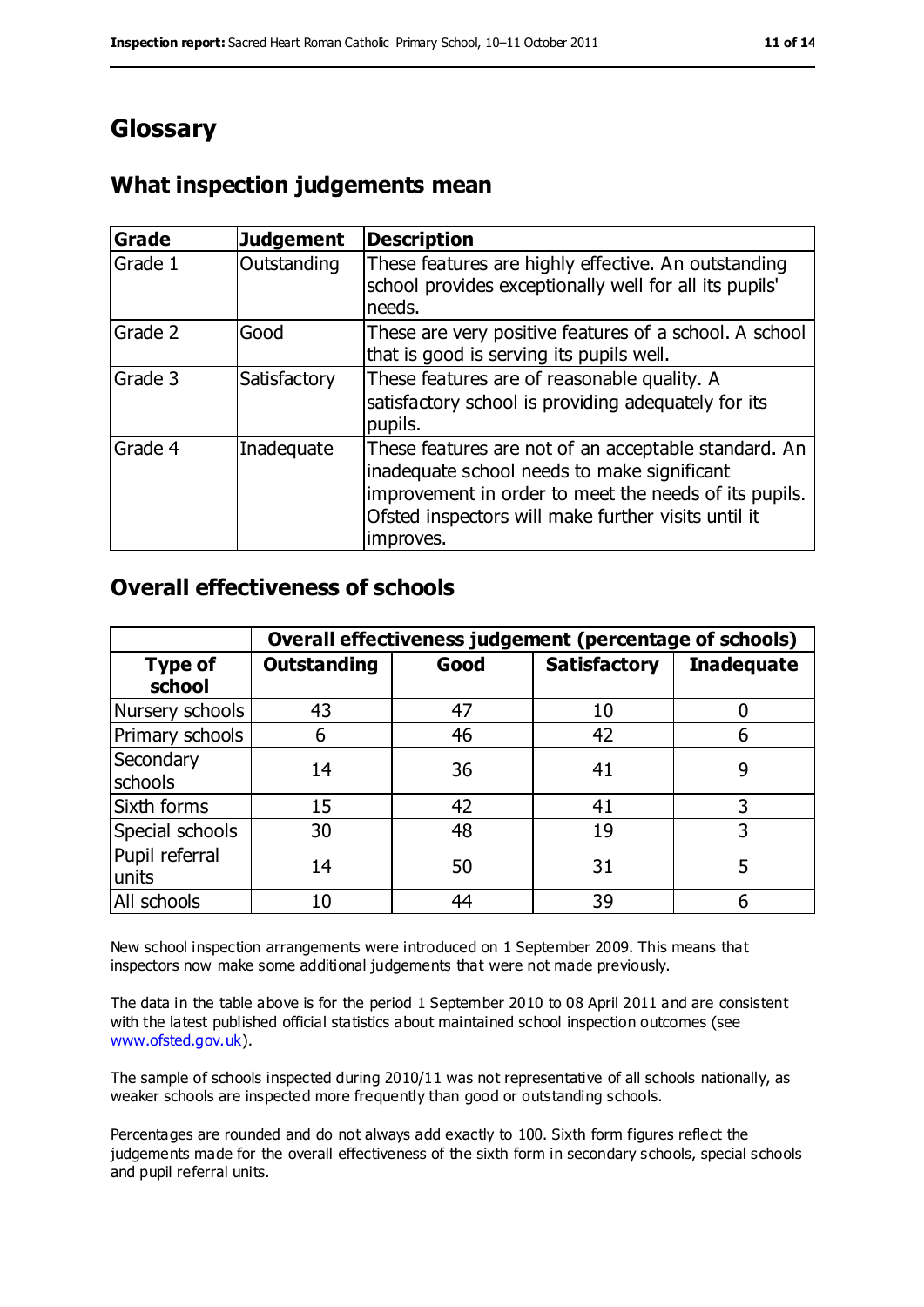# **Common terminology used by inspectors**

| Achievement:               | the progress and success of a pupil in their<br>learning, development or training.                                                                                                                                                                                                                                                     |
|----------------------------|----------------------------------------------------------------------------------------------------------------------------------------------------------------------------------------------------------------------------------------------------------------------------------------------------------------------------------------|
| Attainment:                | the standard of the pupils' work shown by test<br>and examination results and in lessons.                                                                                                                                                                                                                                              |
| Capacity to improve:       | the proven ability of the school to continue<br>improving. Inspectors base this judgement on<br>what the school has accomplished so far and on<br>the quality of its systems to maintain<br>improvement.                                                                                                                               |
| Leadership and management: | the contribution of all the staff with<br>responsibilities, not just the headteacher, to<br>identifying priorities, directing and motivating staff<br>and running the school.                                                                                                                                                          |
| Learning:                  | how well pupils acquire knowledge, develop their<br>understanding, learn and practise skills and are<br>developing their competence as learners.                                                                                                                                                                                       |
| Overall effectiveness:     | inspectors form a judgement on a school's overall<br>effectiveness based on the findings from their<br>inspection of the school. The following<br>judgements, in particular, influence what the<br>overall effectiveness judgement will be.                                                                                            |
|                            | The school's capacity for sustained<br>■<br>improvement.<br>Outcomes for individuals and groups of<br>pupils.<br>$\blacksquare$ The quality of teaching.<br>The extent to which the curriculum meets<br>pupils' needs, including, where relevant,<br>through partnerships.<br>The effectiveness of care, guidance and<br>■<br>support. |
| Progress:                  | the rate at which pupils are learning in lessons<br>and over longer periods of time. It is often<br>measured by comparing the pupils' attainment at<br>the end of a key stage with their attainment when<br>they started.                                                                                                              |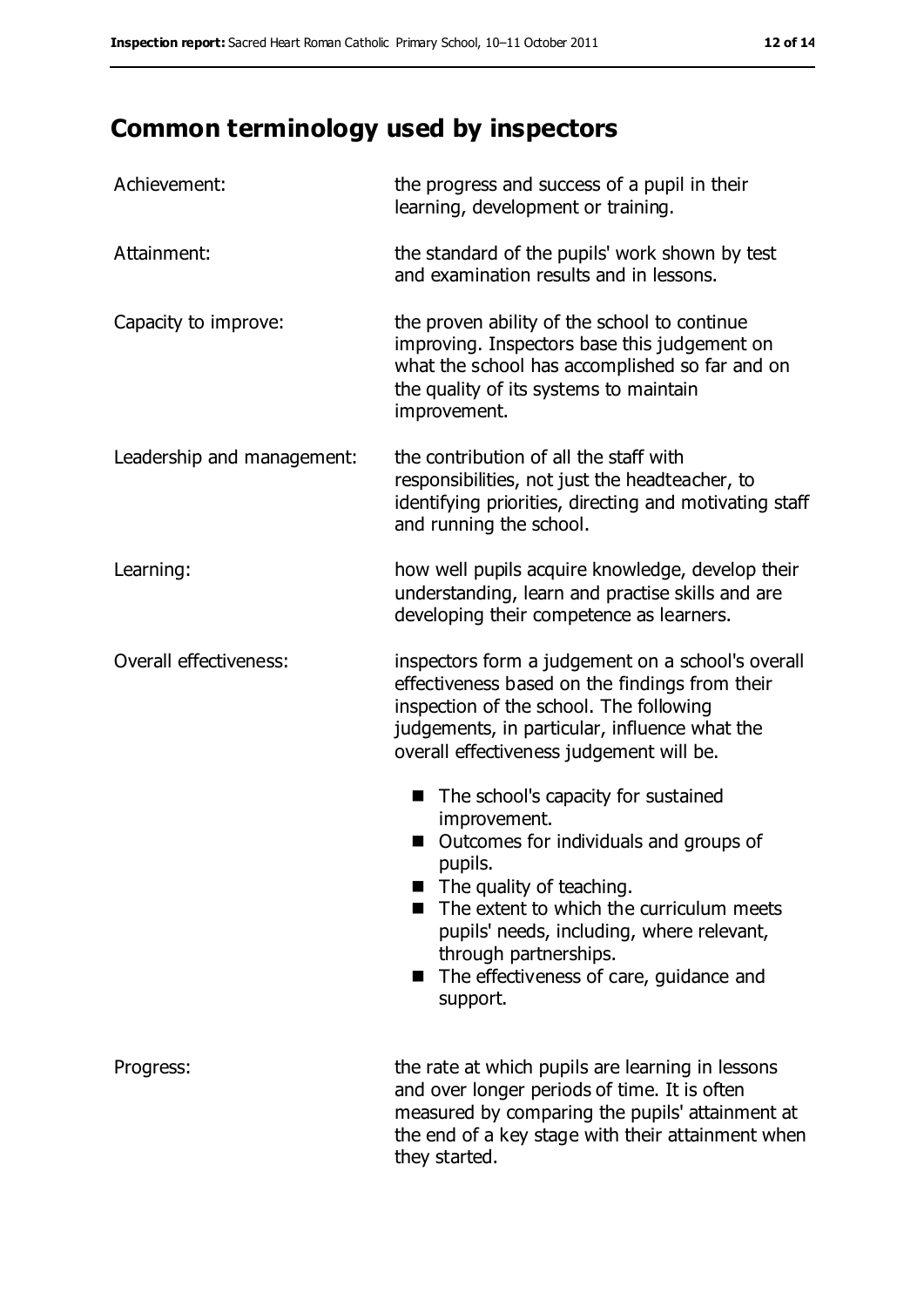#### **This letter is provided for the school, parents and carers to share with their children. It describes Ofsted's main findings from the inspection of their school.**



12 October 2011

Dear Pupils

#### **Inspection of Sacred Heart RC Primary School, Manchester, M46 9BN**

The inspection team would like to thank you for welcoming us and talking to us. We met smiling, well behaved, polite and friendly pupils. You told us that you enjoy school, and so did your parents and carers. We were very impressed by the displays of art work and you must be proud to have gained the Arts Mark Gold award. We also really enjoyed hearing you sing, especially the four-part rounds in the ghost song! This is what we found.

Sacred Heart is a good school with good leaders, managers and governors. They take good care of you and we know you feel safe in school. You get a good start in the Early Years Foundation Stage. You work hard and reach standards above those expected for your age, although you do better in mathematics than in writing. The curriculum provides lots of different experiences: learning Spanish, sports and visits out of school, for example to Drumcroon Arts Centre.

Teaching is good in most lessons but not always, and this can affect your progress in learning. So we have asked the leaders and managers to:

- make sure teaching is always good or even better
- make sure you always progress well by helping you with your writing and providing more activities that require you investigate and explore.

They have already started to tackle these things and you can help them by always working hard and continuing to enjoy everything you do at Sacred Heart School.

We send you our very best wishes

Yours sincerely

Kathleen McArthur Lead inspector